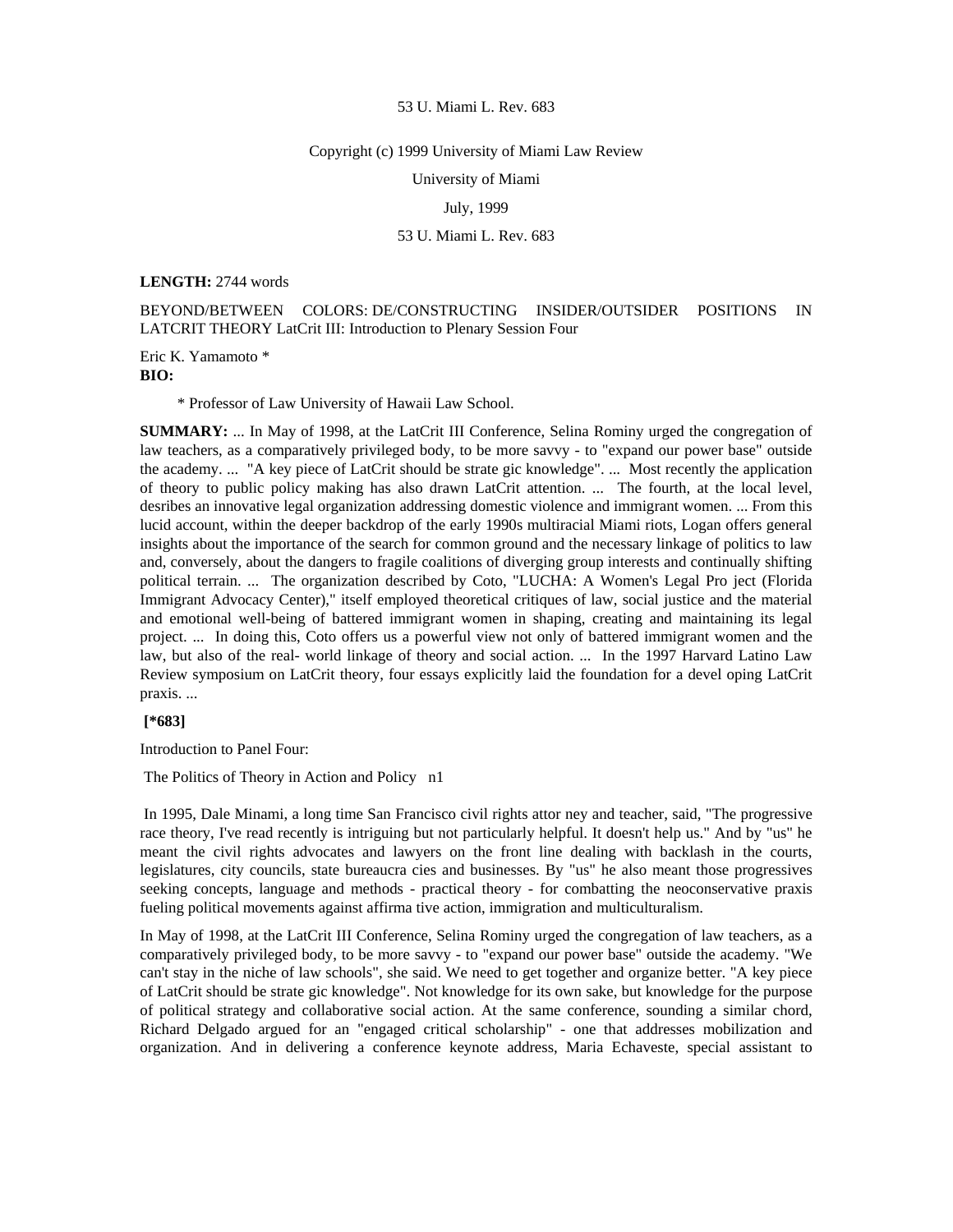President Clinton, tied it together. She cited the crying need for progressive academics to participate actively in forming public policy.

What, more precisely, is the problem that collectively, and passion [\*684] ately, engaged these speakers? Consider the following view of disjunc ture in what some call "post-civil rights" America.

 In post-civil rights America progressive race theorists, political lawyers, and community activists encounter a disjuncture between race theory and lawyering practice.

Unlike the close connection between neoconservative race theory and political activism, progressive race theory and political lawyering practice often seem to connect tenuously at best. Race theorists, par ticularly legal race theorists, and political lawyers often seem to oper ate in separate realms: the former in the realm of ideologies, discursive strategies, and social constructions; the latter in the realm of civil rights statutes, restrictive doctrinal court rulings, messy client management, discovery burdens, and politically conservative judges; the former in the ethereal realm of postmodern critiques of knowl edge and power, the latter in traditional civil rights rhetoric and strategies. n2

 The LatCrti III Conference's plenary session on The Politics of Theory in Action and Policy: LatCrit Lessons and Challenges addressed this question of disjuncture. The session's program description provides a glimpse. It first acknowledged that the "relationship of theory to real ity is a perennial, but increasingly pressing, concern of outsider legal scholars who today work amidst backlash." It then set the specific con text for the session.

 The question arises in various forms: in the emphasis on prac tice; the call to translate theory into social and political action; the effort to connect outsider jurisprudence to teaching, to practice and to doctrine; and the insistence on material transformation. Most recently the application of theory to public policy making has also drawn LatCrit attention.

 The following essays, by Guadalupe Luna, Cheryl Little, Lyra Logan and Virginia Coto, in widely varying ways, take on this task of translating theory into "strategic action." Through four case studies, the essays recount the pain, passion and practical politics of multiracial jus tice struggles. The first reaches back historically to pre-Civil War ques tions of citizenship for African Americans and Mexicans in America and offers emerging insights about comparative socio-legal treatment of racialized groups as a present-day foundation for progressive coalition- building. The second, at the regional level, concerns South Florida's reaction, along with the federal government, to the Haitian immigration "crisis" throughout the 1990s. The third, at the state level, is about Flor ida's state-funded affirmative action scholarship program designed to **[\*685]** increase the numbers of African Americans, Latinas/os and other minor ities underrepresented in the bar. The fourth, at the local level, desribes an innovative legal organization addressing domestic violence and immigrant women.

These case studies are signficant because they provide ground-level insight into the dynamics, and possibilities and difficulties, of coalitional legal and political action across racial, gender, class and citizenship lines. They open opportunities for simultaneous theory building and theory using. Together, they also offer a comparative assessment of dif fering praxis methodologies.

Most intriguing, each of these studies employs a different method ology for illuminating "strategic knowledge." Guadalupe Luna's essay employs a methodology that might be called "comparative racialization" to explore, in a particular historical period, the complex dynamics of white supremacist legal ideology. An authority on land issues associ ated with the Treaty of Guadalupe Hidalgo, Luna turns her analytical lens on a comparison of the historically contemporaneous events that led to the denial of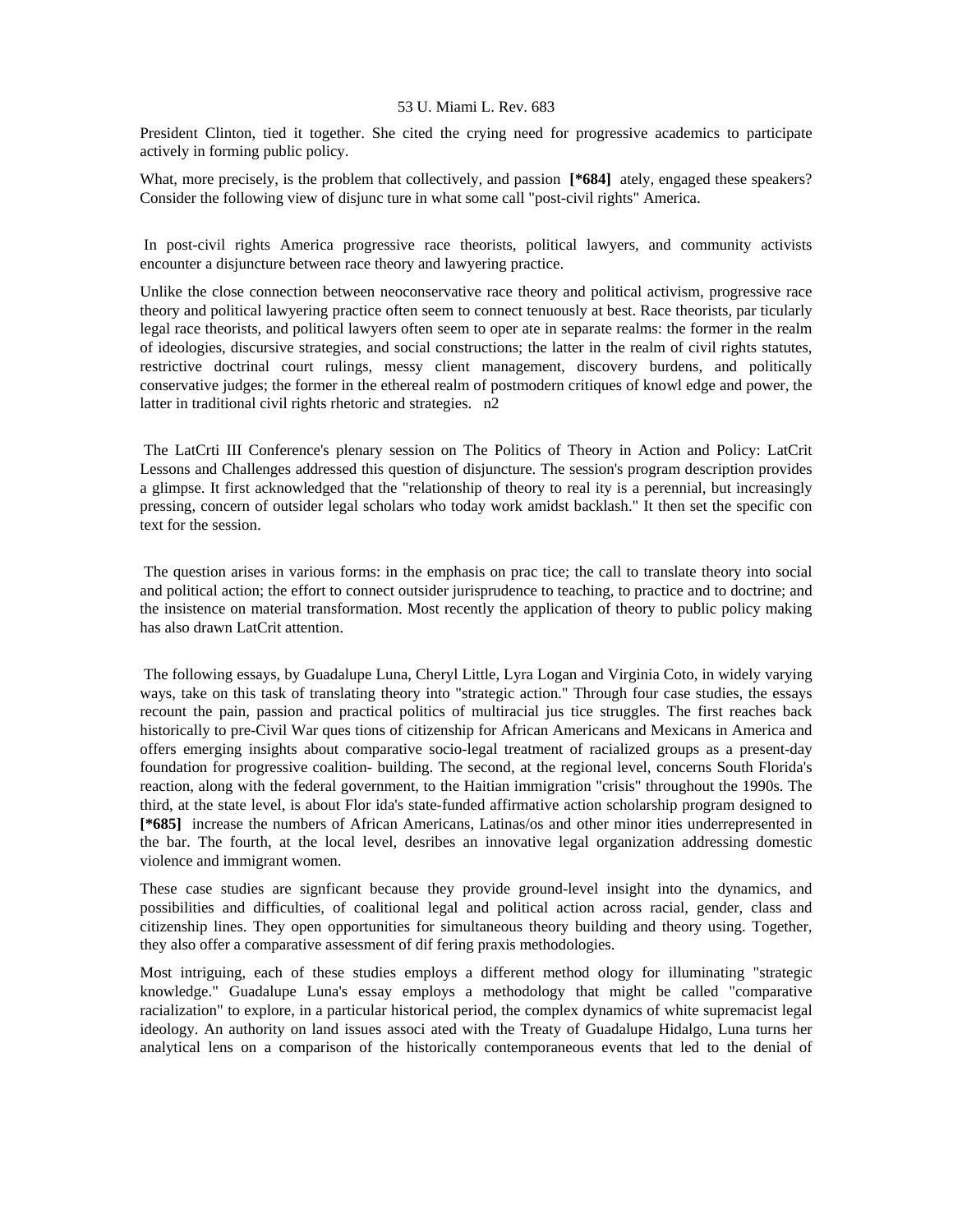citizenship for African Americans in the Dred Scott case and to the awarding of partial citizenship for Chicanas/os pursuant to the Treaty. In On the Complexities of Race: The Treaty of Guadalupe Hidalgo and Dred Scott, Luna examines the political-legal history of this period and exposes insightfully the complex ways that law forms, and sometimes deforms, racialized identities and intergroup relations, whether through the courts' interpretation of miscegenation laws, their resolution of land disputes or congressional legislation mocking the lan guage of a treaty. From this grounded comparative racialization inquiry, with its com pelling focus on the effects of law and legal process, Luna offers a pre liminary LatCrit "lens ... for connecting anti-subordination struggles ... and cultivating intellectual community and progressive coalitions - reinvigorating in new context this fundamental tenet of internal colonial ism theory." n3 Litigator Cheryl Little's account of "Immigration Politics: The Haitian Experience in Florida" is a straightforward, compelling histori cal and legal account of the federal government's and South Florida communities' treatment of "refugees from Haiti, the world's first Black Republic, [who] have been singled out for special discriminatory treat ment and [for whom] the fundamental principles of refugee protection [have been] abandoned time and again." The account traces Haitian per secution from 1963 through the 1980s Haitian immigrant liitigation and **[\*686]** the 1990s harsh INS repatriation policies. It also compares Haitian experiences with the more-favorable legal treatment of lighter-skinned Cuban immigrants leaving communist Cuba.

Perhaps most important, it identifies a small but significant "silver lining" in the United States' stormy treatment of the Haitian immigrants - the forging of new alliances across ethnic and citizenship boundaries. "Nicaraguans, Cubans, African Americans, Republicans and Democrats alike in South Florida have raised their voices on behalf of the Haitians. Groups that seldom, if ever, communicated before in any meaningful way...are now doing so....Moreover, Haitians and their advocates are calling for equal treatment for the Guatemalans, Salvadorans, Hondurans and others."

What Little's powerful, detailed account of the Haitian immigrant legal experience does not do is offer a framework for interpretation and translation. It does not draw explicitly from critical theories of immi grant identity and political-legal treatment or from emerging human rights literature examining linkages between race and citizenship. n4 Nor does it endeavor to tease out larger conceptual insights from the factual description. In short, Little's methodological approach is to tell the story, and tell it well, and leave the theorizing - and translation work for strategic action - to the reader.

By contrast, attorney-administrator Lyra Logan describes the intri cate African American and Latina/o coalitional politics involved in establishing Florida's statewide Minority Participation and Legal Educa tion Scholarship Fund. She draws from those messy political struggles several coalition-building principles for multiracial, demographically- shifting areas "still...very much a part of the Deep South." Logan tells the story of the state's closure of the historically Black Florida A  $\&$  M University Law School and its reincarnation in the largely white Univer sity of Florida Law School - one effect of that closurereincarnation was to exacerbate the already stark underepresentation of African Amer icans in the bar.

Logan also tells the story of the initial divergence in the political responses of Black and Latina/o groups with African Americans favoring reopening a law school at Florida A  $\&$  M and Latinas/os favor ing opening a law school at the largely Latina/o-populated Florida Inter national University. Finally, Logan describes Black and Latina/o coalitional efforts forged from two real-politik acknowledgments: that separate strategies meant defeat for both and that, as a Florida Supreme Court commission found, without some concrete ameliorative action " **[\*687]** the critical shortage of minority law students, attorneys and judges [would continue to be] a major impediment to the fair dispensation of justice to [all] minorities in Florida." From these acknowledgments emerged collaborative political efforts among African Americans, Latina/os (both liberal and conservative) and liberal whites, efforts cul minating in the legislature's creation of the Minority Scholarship Program.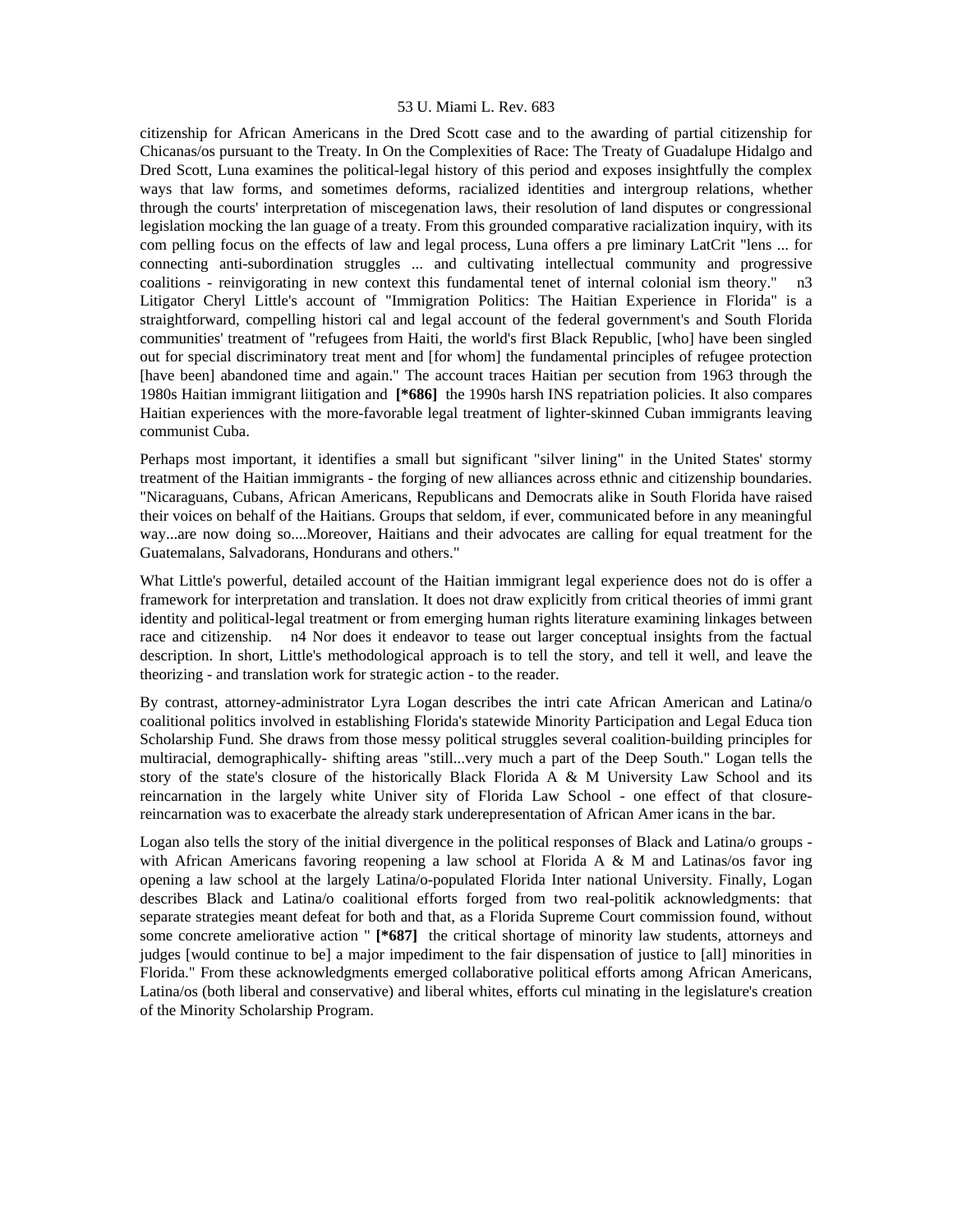From this lucid account, within the deeper backdrop of the early 1990s multiracial Miami riots, Logan offers general insights about the importance of the search for common ground and the necessary linkage of politics to law and, conversely, about the dangers to fragile coalitions of diverging group interests and continually shifting political terrain. While these prescriptions and caveats are not new, when grounded in the particulars of the dynamic political and legal struggles underlying the Minority Scholarship Program, they are poignantly made. This method ology - telling a multilayered story and teasing out theoretical insights - works here to underscore afresh strategic knowledge about coalition building and maintenance in an intensely mixed racial setting.

The methodolgy informing Virgina Coto's account of "LUCHA - The Struggle for Life: Legal Services for Battered Women" is the most complex and, ultimately, the most illuminating of the four case studies. The organization described by Coto, "LUCHA: A Women's Legal Pro ject (Florida Immigrant Advocacy Center)," itself employed theoretical critiques of law, social justice and the material and emotional wellbeing of battered immigrant women in shaping, creating and maintaining its legal project. The group's organizers drew upon theoretical insights about the limitations of law and legal process, about the difficulties of obtaining social justice for non-citizen/non-white/non-male/non-English speaking and sometimes undocumented immigrant women of color, and about the limited purchase of the traditional legal services model in the domestic violence context. The organizers therefore shaped the project around principles of education, personal empowerment, assistance of others and community-building - Coto aptly details the specifics of this innovative effort to engage immigrant women in the process of dealing with a serious personal and social problem in a largely alienating legal system.

In addition to the details, Coto's account explicitly develops new strategic knowledge - and this is her account's great strength. It first describes the underlying theoretical insights that were translated into the LUCHA program of social action. It then engages in a preliminary cri tique of the program's first year of operation and the utility of the theo ries informing it. Thus in Coto's essay we have two levels of theory **[\*688]** operating - insights guiding the formation of the organization and con cepts for critiquing its operation - both wrapped around immensely engaging particulars. In doing this, Coto offers us a powerful view not only of battered immigrant women and the law, but also of the real- world linkage of theory and social action.

The four essays just described - which center Latina/o experience in statewide, regional and local legal politics - are thus significant not only for the compelling particulars they describe. They are also signifi cant because their accounts and the methodologies they employ contrib ute to an emerging crucible of LatCrit theory - the politics of theory in action and policy. In the 1997 Harvard Latino Law Review symposium on LatCrit theory, four essays explicitly laid the foundation for a devel oping LatCrit praxis. George Martinez stressed the importance of "legal self-definition" for contemporary litigators representing Mexican Ameri cans); n5 Enrique Carrasco challenged LatCrit scholars to "use theory and criticism to ignite a progressive consciousness between ourselves and 'organic intellectuals' in our communities"; n6 Laura Padilla argued for making praxis, rooted in communities, an integral part of antisubordina tion scholarship and teaching; n7 and Margaret Montoya connected activist teaching and scholarship (in clinics and beyond) and suggesting that this activism concretely "focus on the needs of Latinas/os." n8

In 1998, that kind of praxis theorizing translated into concrete action on the streets during the nation's law school's annual meeting (American Association of Law Schools). The Society of American Law Teachers' action campaign against the implementation of California's anti-affirmative action Proposition 209 culminated in a 1,000 law pro fessor and supporters march and protest rally in downtown San Fran cisco. The "theory-in-action" materials for the campaign - in terms of both coalition-organizing and substantive positions - were generated in principal part by LatCrit scholars, including Frank Valdes, Lisa Iglesias, Margaret Montoya and Sumi Cho. The campaign's organizational chart, appended to this essay, illustrates the need for continuing commitment to a legal praxis that addresses needs of communities of color in con crete ways.